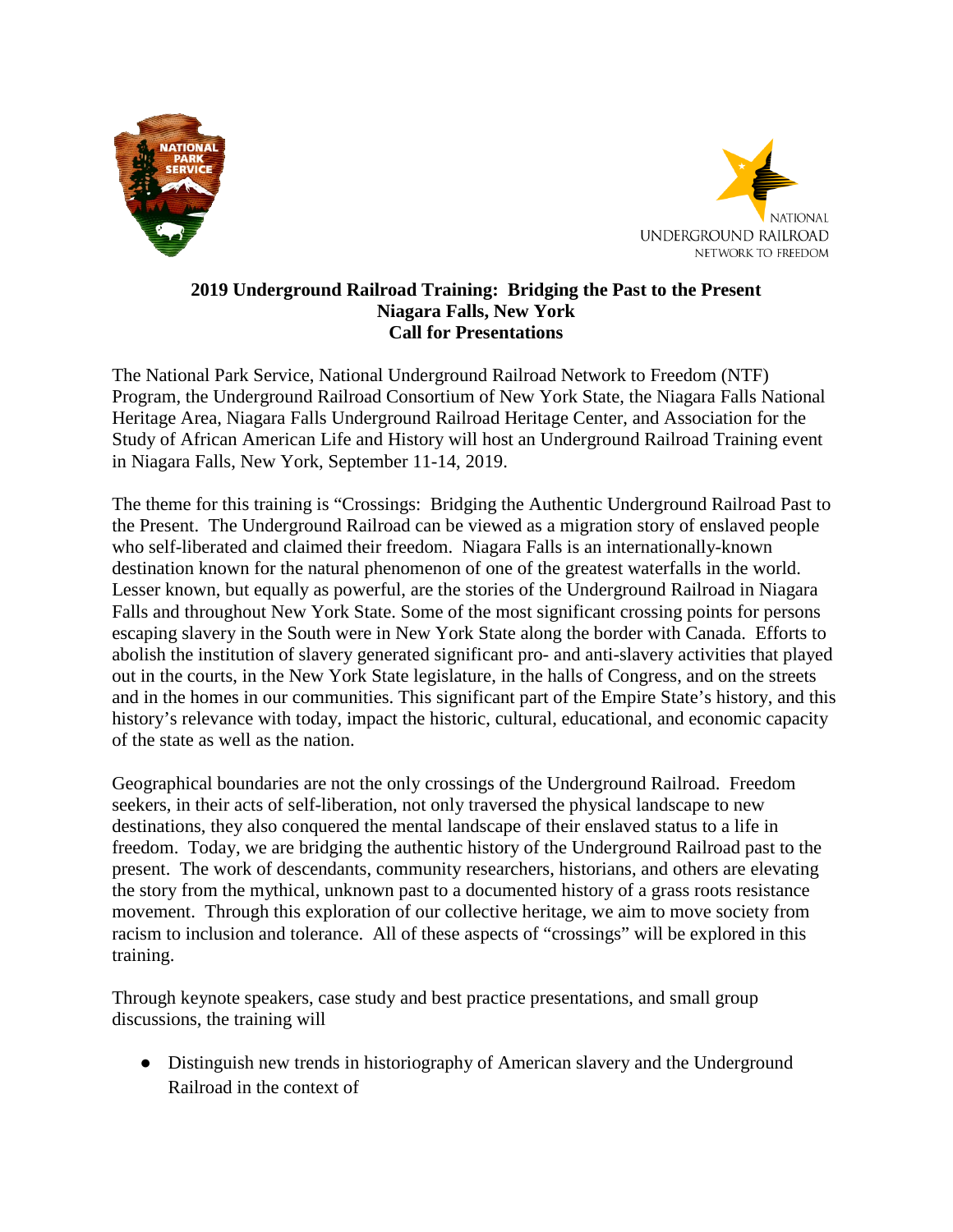- self-agency and the quest for freedom exhibited by freedom seekers
- diverse peoples engaged in the work of liberation and assistance
- Reframe the context of the Underground Railroad in terms of
	- Resistance and rebellion movements
	- International perspectives on UGRR activity.
	- A part of the American Civil War,
- Develop strategies to cultivate the next generation of stewards engaged in freedom dialogue, learning tolerance, and heritage preservation
- Identify successful ways to facilitate and/or generate discussions and direct dialogue about the history of racism and racial cooperation
- Transfer knowledge between historians, preservation professionals and educators through inclusiveness of diverse of American communities and perspectives in the past and present context of UGRR history
- Explore the meaning of freedom and justice today

The format for the training will be two days of workshops with four different tracks, each a half day in length. The tracks are:

## **Day 1: The Past**

**History—**What is the latest scholarship and interpretation of the Underground Railroad; transnationalism, the UGRR in international context, in the Atlantic World

- How is new scholarship on the UGRR different from the traditional narrative?
- What strategies can help integrate new research into existing interpretive materials?
- What techniques can reduce barriers to learning new and sometimes uncomfortable history and intellectually engage visitors?

**Authenticity**—Protecting the Authenticity of the Underground Railroad: Truth Combats Fiction

- How can we evaluate whether claims of UGRR association are valid?
- What makes good evidence or bad evidence to evaluate UGRR associations?
- What are some productive or creative strategies to document UGRR sites or stories?
- What are some strategies for overcoming the reluctance to embrace research outcomes and abandon "myths"?

## **Day 2: Present and Future**

**Community-Driven Economic Development—**Actualizing Heritage Tourism Potential and community-driven approaches to Provide Sustainability to Sites and their Communities

- What assets and obstacles have you encountered in developing heritage tourism?
- How have you engaged stakeholders and the local business community?
- What is the economic impact of your site(s) in your community or region?
- How does your operation impact local residents?

**Relevance, Legacy and Community Engagement--**What is the Significance of 19th Century Underground Railroad History to the 21st Century; Learning Underground Railroad History and